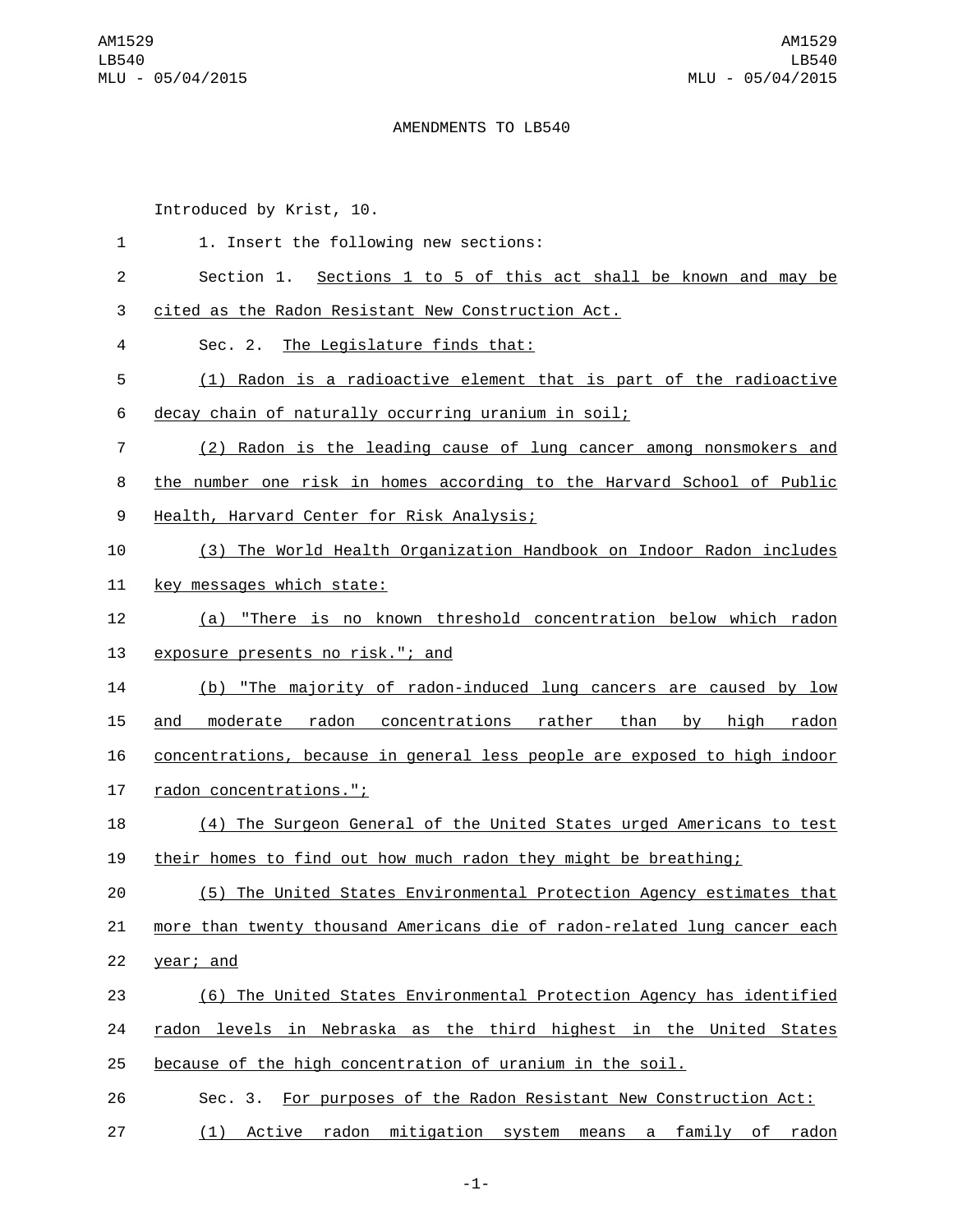mitigation systems involving mechanically driven soil depressurization, including subslab depressurization, drain tile depressurization, block wall depressurization, and submembrane depressurization. Active radon mitigation system is also known as active soil depressurization; (2) Building code means an ordinance, resolution, or law that establishes standards applicable to new construction; (3) Building contractor means any individual, corporation, 8 partnership, limited liability company, or other business entity that 9 engages in new construction; (4) Department means the Department of Health and Human Services; (5) New construction means any original construction of a single- family home or a multifamily dwelling, including apartments, group homes, condominiums, and townhouses, or any original construction of a building used for commercial, industrial, educational, or medical purposes. New construction does not include additions to existing structures or 16 remodeling of existing structures; (6) Passive new construction pipe means a pipe installed in new construction that relies solely on the convective flow of air upward for soil gas depressurization and may consist of multiple pipes routed through conditioned space from below the foundation to above the roof; and (7) Radon mitigation specialist means an individual who is licensed by the department as a radon mitigation specialist in accordance with the 24 Radiation Control Act. Sec. 4. (1) The Radon Resistant New Construction Task Force is created. The task force shall consist of the chief medical officer of the Division of Public Health of the Department of Health and Human Services as designated in section 81-3115 or his or her designee, who shall serve as the chairperson of the task force, and the following additional 30 members to be appointed by the Governor: (a) Three representatives of home builders' associations in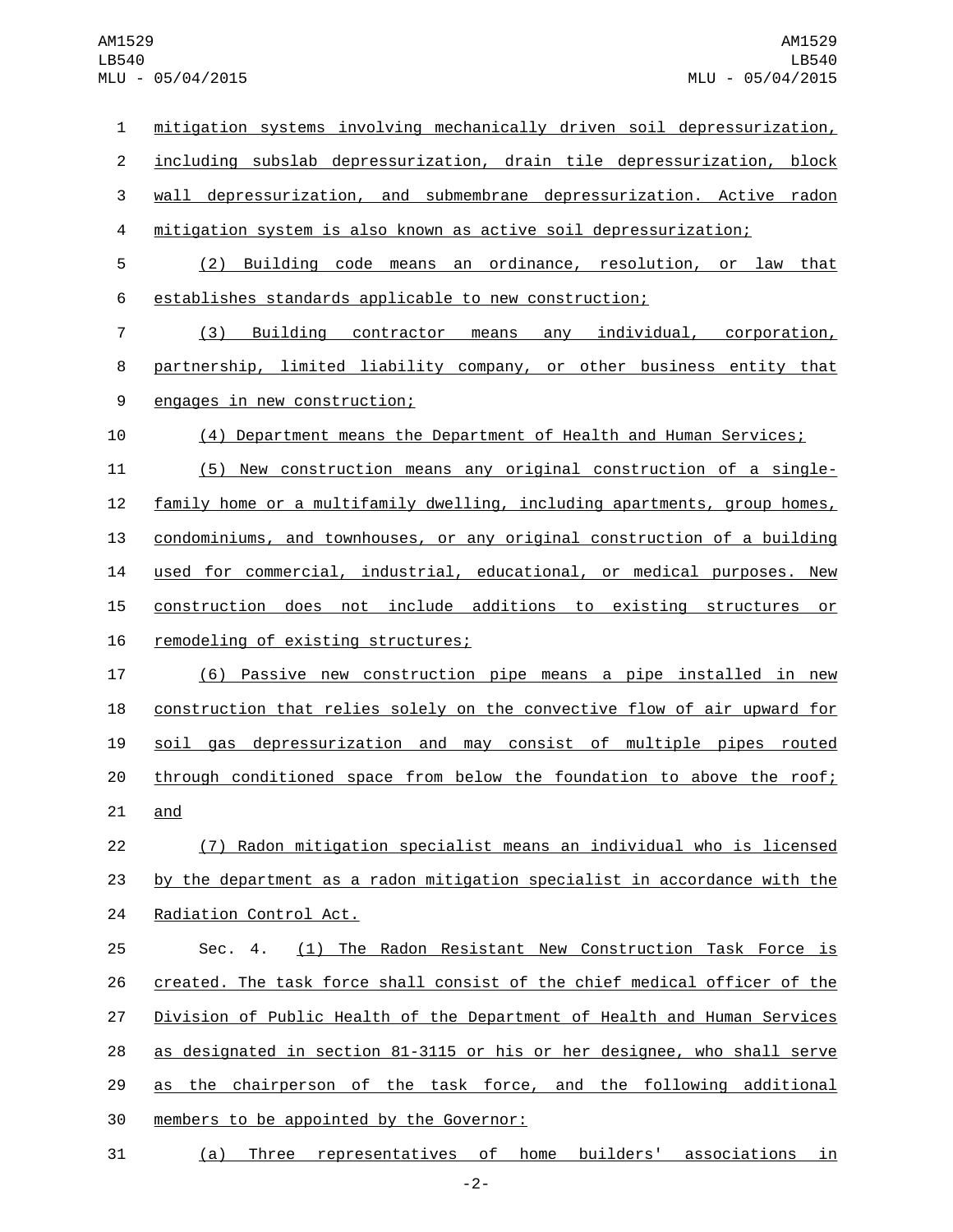Nebraska, each from a different congressional district; (b) A representative of a home inspectors' association in Nebraska; (c) Two representatives of commercial construction associations, one of whom must have experience related to large-scale projects and one of whom must have experience related to medium-scale to small-scale 6 projects; (d) A representative of a Nebraska realtors' organization; (e) A representative of a respiratory disease organization; (f) A representative of a cancer research and prevention 10 organization; (g) A representative of the League of Nebraska Municipalities; (h) Three community public health representatives, each from a 13 different congressional district; (i) A professional engineer as defined in section 81-3422; (j) An architect as defined in section 81-3404; and (k) A representative with expertise in residential or commercial 17 building codes. (2) The task force shall meet at the call of the chairperson. The appointed members of the task force shall serve without compensation but shall be reimbursed for their actual and necessary expenses as provided in sections 81-1174 to 81-1177. The department shall provide staff and 22 support for the operation of the task force. (3) The task force shall develop minimum standards for radon 24 resistant new construction and shall recommend such minimum standards to the Governor, to the Health and Human Services Committee of the Legislature, and to the Urban Affairs Committee of the Legislature. In 27 developing such minimum standards, the task force shall: (a) Design the minimum standards so that they may be enforced by a county, city, or village as part of its local building code; (b) Consider Appendix F of the International Residential Code for One- and Two-Family Dwellings, 2012 edition, published by the